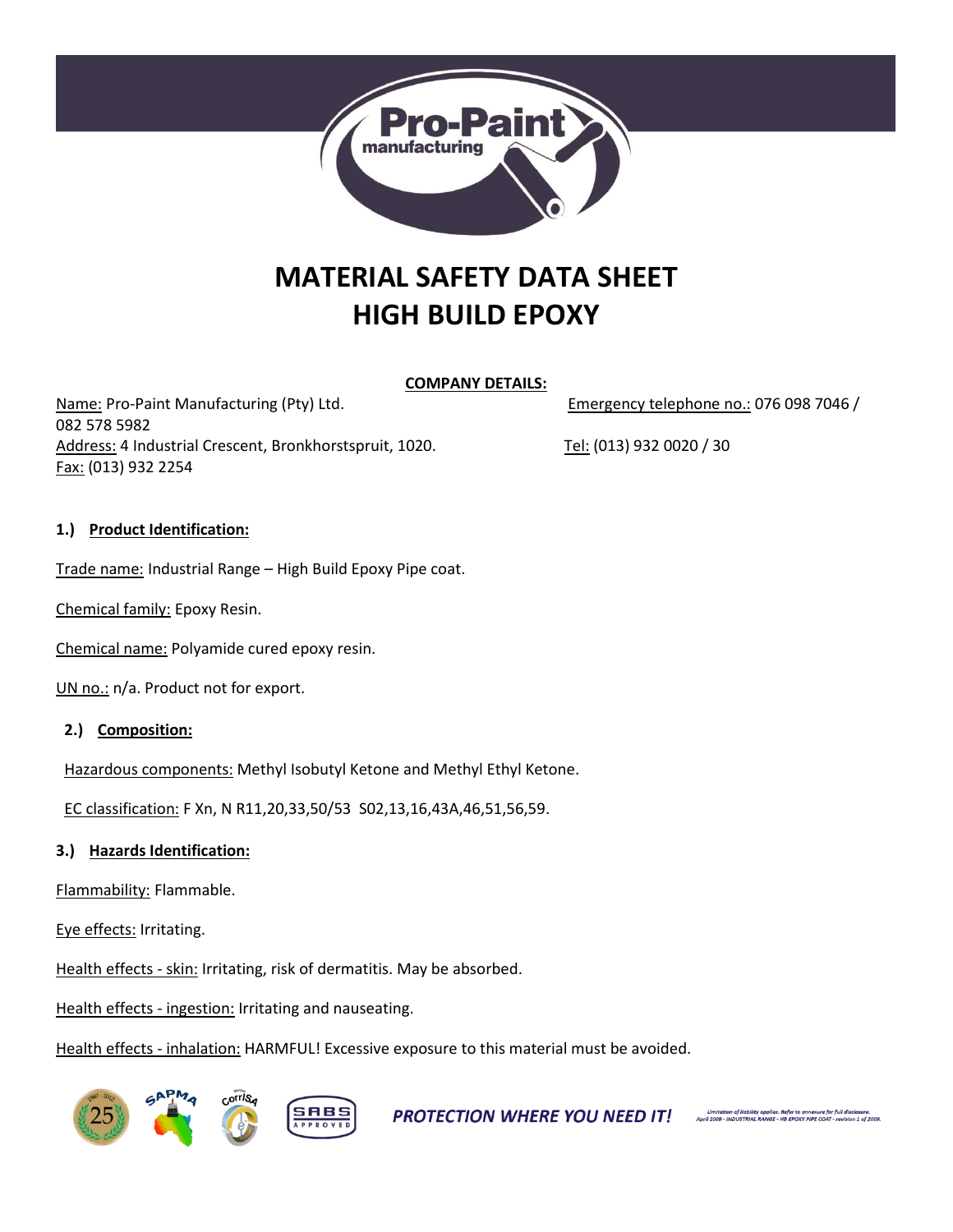

Carcinogenicity: n/a.

Mutagenicity: n/a.

#### **4.) First Aid Measures:**

Product in eye: Treat the same as for solvent in eyes, flush thoroughly with water.

Product on skin: Wash with soap and water. Remove contaminated clothing.

Product ingestion: Do not induce vomiting, drink water and seek medical attention.

Product inhaled: Remove to ventilated area, in severe case call physician.

#### **5.) Fire Fighting Measures:**

Extinguishing media: Carbon dioxide, foam, dry chem.

Special hazard: Flammable. Flash point base: 25°C, hardener: 28°C.

Protective clothing: Full protective clothing and self-contained breathing apparatus.

#### **6.) Accidental Release Measure:**

Personal precautions: Excluding sources of ignition and ventilate the area. Avoid breathing vapour or mist.

Environmental precautions: Do not wash product into the drain or watercourses.

Small spills: Contain and collect spillage with non-combustible absorbent material, e.g. sand, earth and place in container for safe disposal.

Large spills: Contain and collect spillage with non-combustible absorbent material, e.g. sand, earth and place in container for safe disposal.

#### **7.) Handling and Storage:**



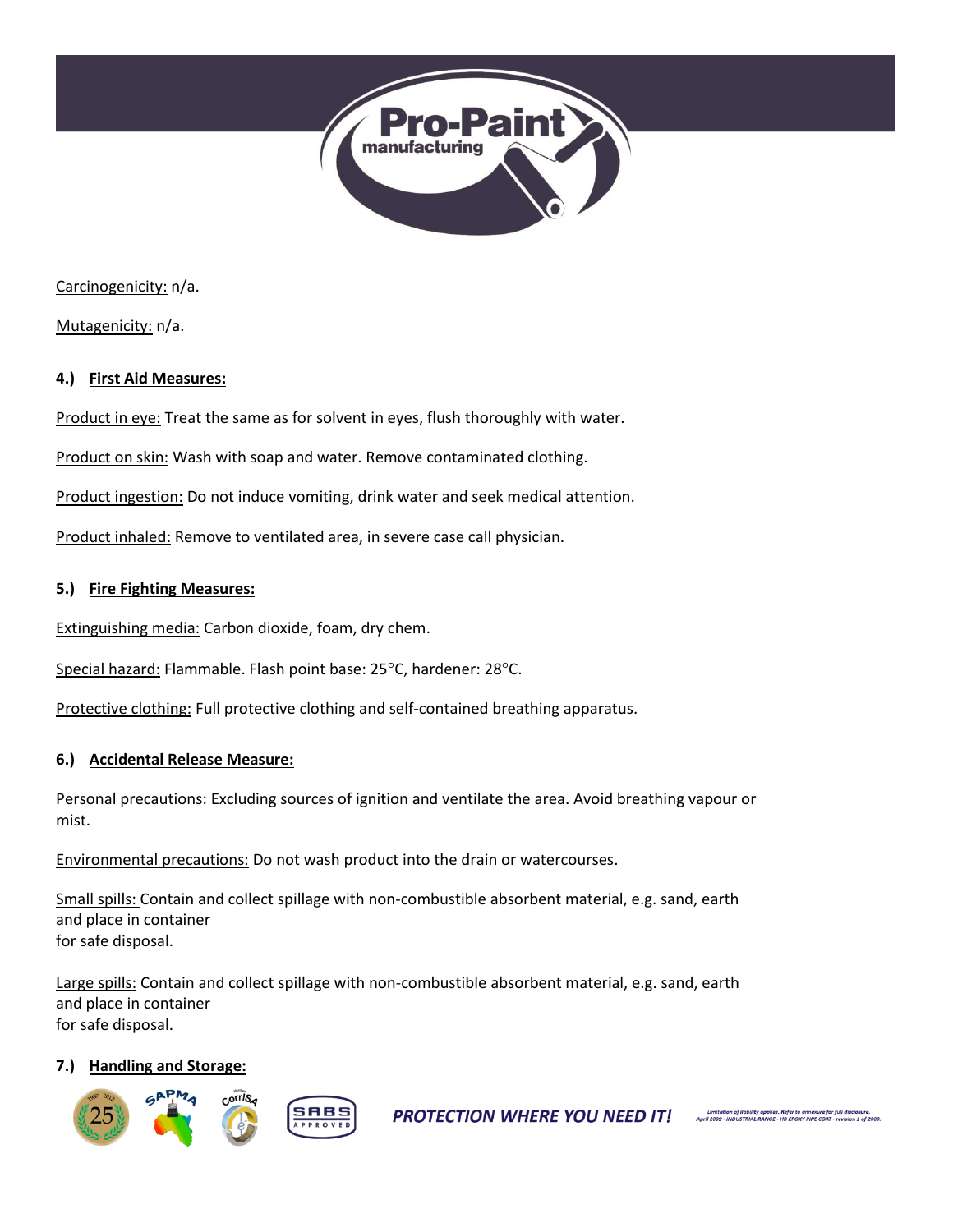

Handing / storage precautions: Keep container tightly closed. Keep away from all ignition sources. Comply with health and safety regulations when applying this product. Use in well ventilated areas. Store in a cool, well-ventilated area away from incompatible materials and ignition sources.

# **8.) Exposure Controls / Personal Protection:**

Occupational exposure limits: Not established.

Engineering control measure: Provide adequate ventilation.

Personal protection-respiratory: Breathing apparatus of ventilation is not adequate.

Personal protection-hand: Safety gloves.

Personal protection-eyes: Face shield or safety goggles recommended.

Personal protection-skin: Overalls to protect against splashes.

Other protection: Do not eat, drink or smoke when handling.

# **9.) Physical and Chemical Properties:**

| Appearance: As supplied.                | Odour: Characteristic.                       |
|-----------------------------------------|----------------------------------------------|
| pH: n/a.                                | Boiling point: $>35^{\circ}$ C.              |
| Flash point: $<$ 23 $^{\circ}$ C.       | Density: $\pm 1.2 - 1.4$ g/cm <sup>3</sup> . |
| Solubility-water: Not soluble in water. | Solubility-solvent: Soluble in various       |

organic solvents.

#### **10.) Stability and Reactivity:**

Conditions to avoid: Extreme heat and cold.

Incompatibility: Strong oxidizers.

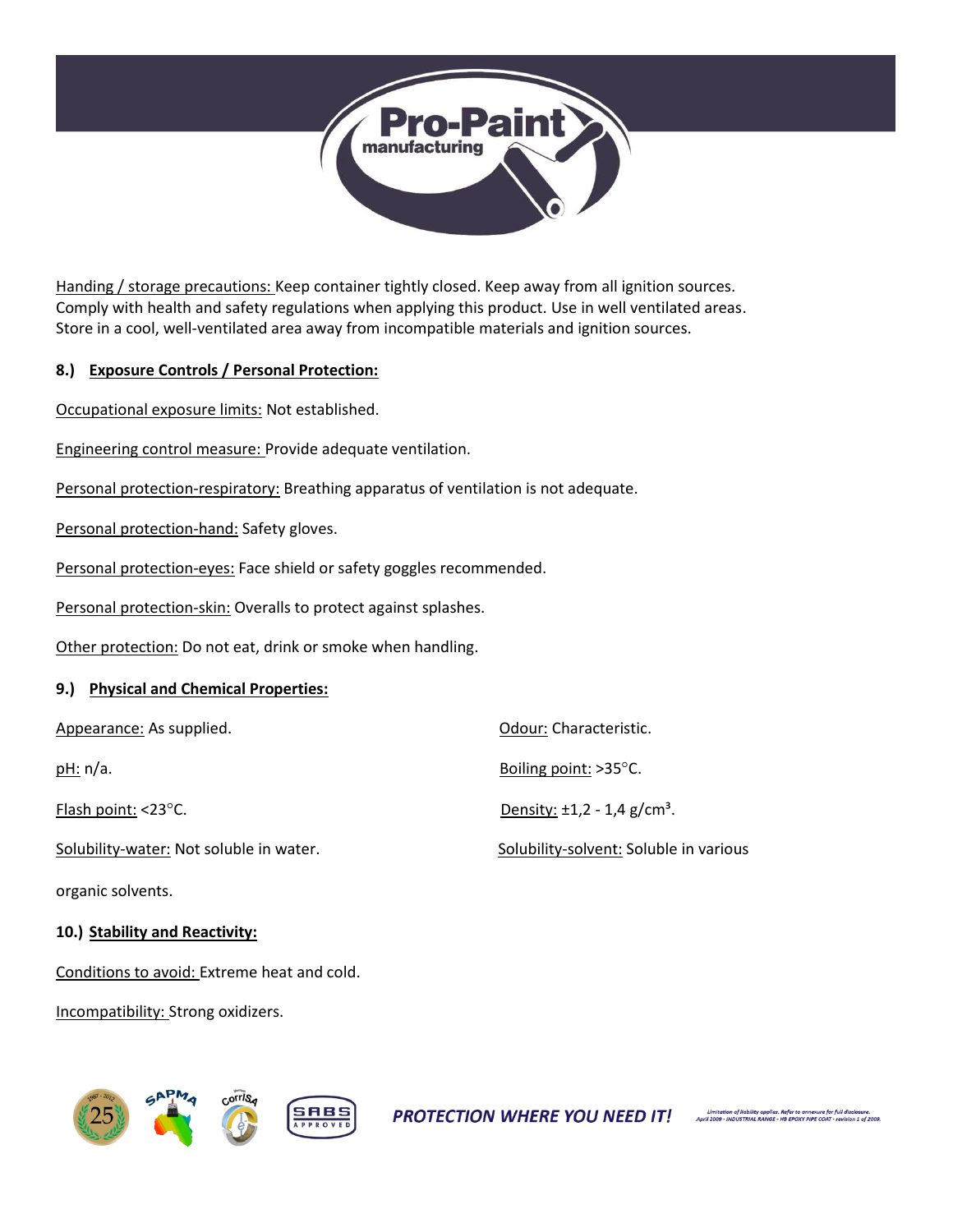

Hazardous decomposition products: Carbon monoxide.

# **11.) Toxicological Information:**

Skin and eye contact: Irritant and could cause Dermatitis on skin.

Carcinogenicity: n/a.

Mutagenicity: n/a.

# **12.) Ecological Information: May cause undesirable effects to aquatic organisms.**

Biodegradability: Not biodegradable.

Mobility: Sinks in water.

# **13.) Disposal Consideration:**

Disposal methods: Do not pour left over paint down the drain or any storm water system. Unwanted paint should be brushed out on newspaper, allowing it to dry and then dispose via domestic waste collection.

Disposal of packaging: Empty paint containers should be left open in well a ventilated area to dry out. When dry, recycle containers via recycling programs.

#### **14.) Transport Information:**

UN no.: n/a. Product not for export.

#### **15.) Regulatory Information:**

ECC hazard classification: Flammable, dangerous for the environment.

Risk phrases: R10 – Flammable; R67 – Vapors may cause drowsiness; R51/53 – Toxic to organisms, may have long term adverse on aquatic organisms.



**PROTECTION WHERE YOU NEED IT!** April 2009 - MOUSTRIAL RANGE - HB EPOXY PIPE COAT - revision 1 of 2009